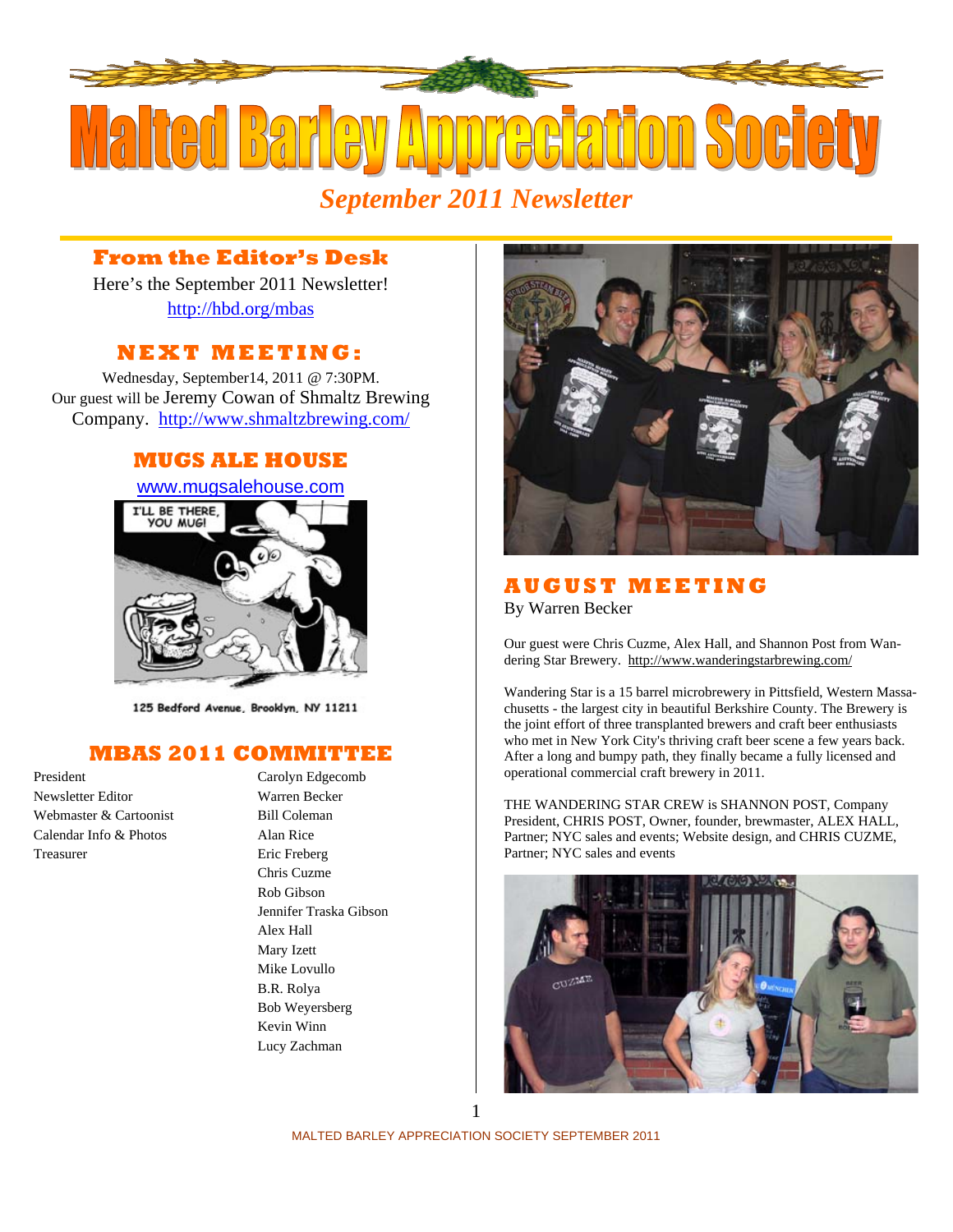

## **FINE BEERS HANDCRAFTED BY WANDERING STAR**

## *MILD AT HEART - English Dark Mild Ale, ABV: 4.4% Status: Occasional*

*'Dark Mild' English style session beer with the ABV and color of an Irish Stout but a nuttier, softer mouthfeel from crystal and chocolate malts, and a finishing dryness from aroma hops. Brewed for drinkability to extract the maximum complexity and flavor from a relatively 'light' beer, warm fermented to accentuate dark fruit and roast malt notes. Conceived for cask and perfect served as a Real Ale. Hopped with Cluster and Perle. 29 IBUs.* 

## *ALPHA PALE ("XPA")- Summer Pale Ale, ABV: 4.4%*



*Status: Summer seasonal British-style Extra Pale Ale ("XPA") brewed for 'sessionability' with Maris Otter, wheat and crystal malts, US and UK kettle hops (Cluster and U.K. First Gold) and a double dose of late hopping, first through a bed of whole Kent Golding hops in our brewhouse hopback, then after fermentation is complete, a cold filtration through a bed of whole hops in our "Lupulizer". Not the same recipe as the original 'Alpha Pale' test batch.* 

## *RAINDROP PALE ALE - American Pale Ale, ABV: 6.2%*

### *Status: Year round*

*Our flagship beer, brewed with Floor-malted premium U.K. Maris Otter pale malt, plus crystal and chocolate malts, to balance an international kettle hop bill of West Coast (Palisade - for bittering / flavor) and New Zealand Nelson Sauvin (flavor / aroma) hops, with an added hopback charge of whole U.K. Kent Golding hops to add a unique late hop finish. A true 'hybrid' Premium Pale Ale blending worldwide ingredients and brewing techniques for a nuanced, complex brew.* 



*44 IBUs. The name was inspired by a New York Observer newspaper article describing Alex Hall as having "a face like a raindrop"!* 



*BASH-BISH-BOCK - Maibock / Helles Bock, ABV: 6.6%* 

*Status: Year round A refreshing amber colored Bock brewed with German malt and noble variety hops, and a Munich lager yeast. Cool fermented and lagered to* 

*maturity, this beer is smooth, satisfying and malty without being cloying – aiming at the drinkability of a Sierra Nevada Glissade but to a genuine Maibock style. Named after a Native American princess who met her end over the eponymous Berkshire County waterfall - the highest in the state of Massachusetts.* 

*BERT'S DISQUALIFIED IMPERIAL STOUT -Russian Imperial Stout, ABV: 8.6%* 

*Status: Occasional* 



*Berkshire County homebrewer Bert Holdredge won the 'Brewers Choice' prize in the 2011 New York City Homebrew Competition with this recipe (the prize was for a commercial batch to be brewed on our system) – but was disqualified from the official BJCP competition since he'd forgotten to remove a label from a bottle. A dangerously drinkable pitchblack stout with rich chocolate and peat smoke notes, and just a hint of alcohol warmth. Only 8 barrels have been brewed.* 

# *FUTURE BREWS*

*ZINGARI WANDERING WIT Witbier* 

*Status: Planned for August 2011 ABV: (TBD) %* 

*This Belgian-style wheat ('Wit') beer will be brewed with European wheat malt, Belgian-derived yeast and a complex blend of spices including lemongrass and cardamom. Cool and with a refreshing 'zing' for the hot days of summer.* 

*Food pairing notes will be added shortly...* 

## *BERKSHIRE THRESHER SAISON ALE - Saison, ABV: (TBD) %*

*Status: Planned for August / September 2011 We will be using the brewery's own fresh-harvested hops and locally grown and malted grains (including wheat and spelt) together with Brasserie Dupont yeast for a genuine Belgian-style, yet locally sourced Saison.* 

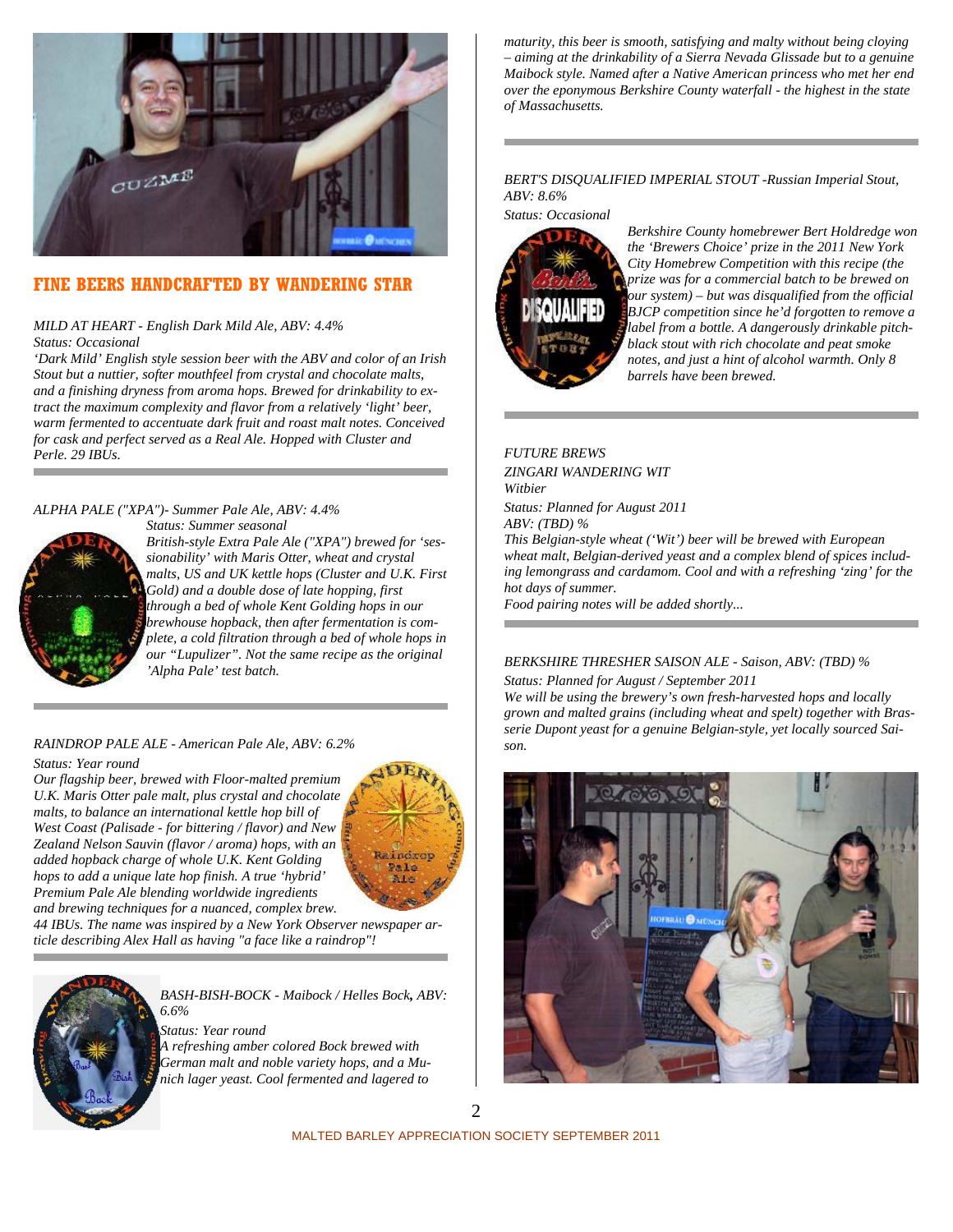











MALTED BARLEY APPRECIATION SOCIETY SEPTEMBER 2011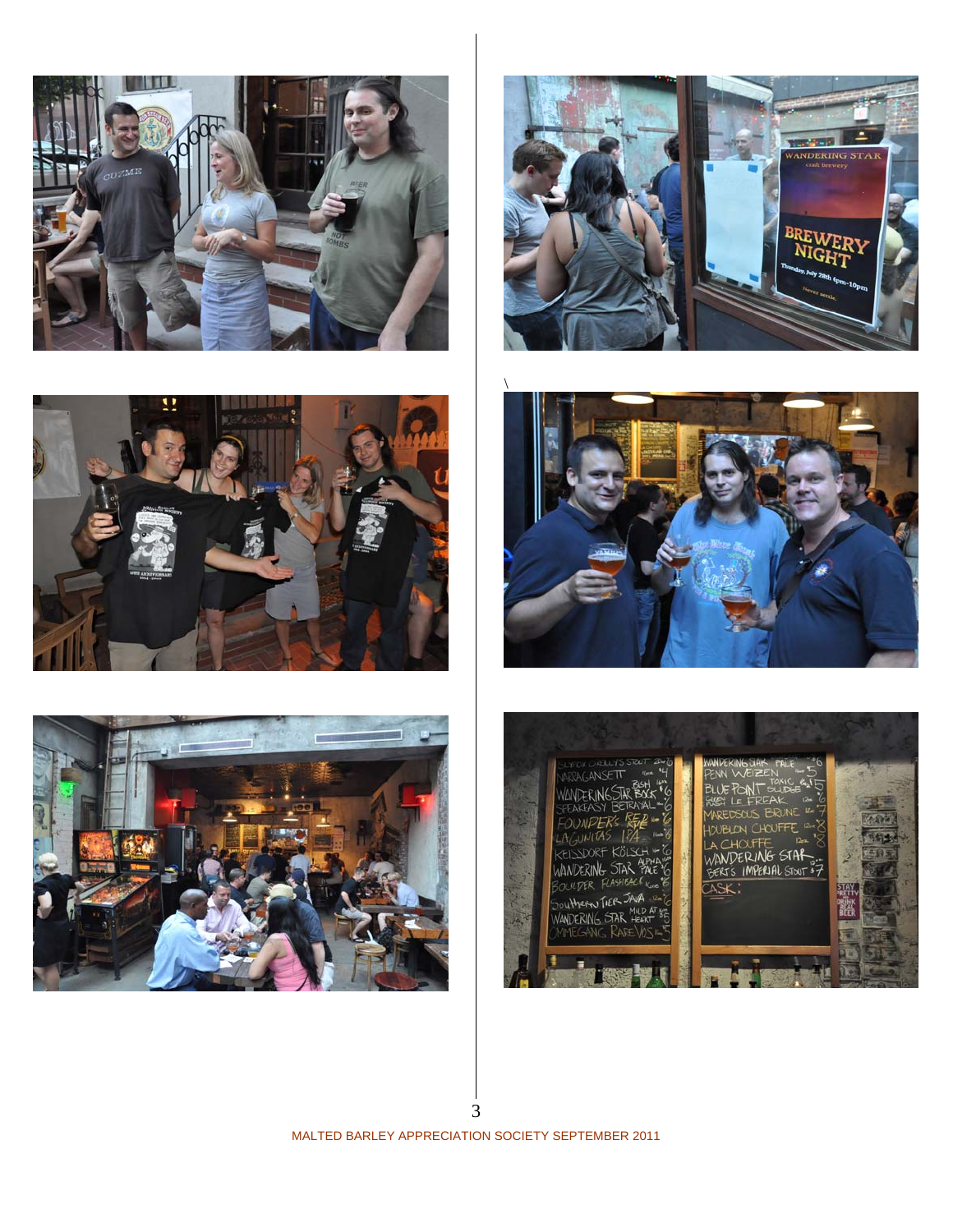## **HOMEBREWING COMPETITIONS:**

# **BREWERS ASSOCIATION** D) ORG

http://www.homebrewersassociation.org/pages/competitions/club-only-competitions



http://www.bjcp.org/apps/comp\_schedule/competition\_schedule.php

# **FOURTH ANNUAL SEPTEMBER 16 thru 25, 2011** NY CRAFT BEER WEEK

# **16th to 25th September 2011 NEW YORK CRAFT BEER WEEK Multiple locations in New York City** http://www.nycbeerweek.com/



## **NYC EVENT CALENDAR:**

http://www.beermenus.com/events

## **September**

09/12, Mon. 1:00PM Professional First Level Certified Beer Server Exam Prep Fall Workshop 1 at Jimmy's No. 43 (\$300.00)

09/13, Tue. 16:00PM An invasion of Awesomeness by 12% Imports! at Rattle N Hum

09/13, Tue. 7:30PM \$10 Tuesday Tastings - Porters at Jimmy's No. 43 (\$10.00)

09/13, Tue. 6:30PM Fermented NY Craft Beer Crawl at East Village (\$60.00)

09/13, Tue. 5:00PM The "Big 4″ Pre-Party at Idle Hands Bar

09/14, Wed. 5:00PM Craft Can & Grilled Cheese Night at Nita Nita

09/14, Wed. 5:00PM Stone Brewing Company Tap Takeover at DeCicco's (Brewster)

09/14, Wed. 6:00PM Riverhorse tasting with Brewer Chris McGrath at The Stag's Head

09/14, Wed. 6:00PM Stiegl Night at Manor Oktoberfest Forest Hills

09/14, Wed. 8:00PM Beer & Cheese Academy with Goose Island at DEKS American Restaurant 605 rte25A,( Business district), Rocky Point, Long Island, N.Y. 631-821-0066)

09/14, Wed. 7:00PM Mikkeller Sense of Touch Pairing at Taproom 307 (\$20.00)

09/15, Thu. 16:00PM Left Hand tasting at Rattle N Hum

09/15, Thu. 7:00PM Rogue Ales Tap Takeover at Bierkraft

09/15, Thu. 6:00PM Breckenridge - Craft Beer Week - Kick-Off Event at Good Beer

09/15, Thu. 3:00PM Fermented NY Craft Beer Crawl at East Village (\$60.00)

09/15, Thu. 7:30PM NYC Beer Week Abita Select Launch Party at Ski Bar

09/15, Thu. 5:00PM Beer Launch: Shmaltz/Terrapin Collaboration: Reunion & Cancer Fundraiser at Lily's Restaurant

09/16, Fri. 6:00PM Duck'd Up at Cafe D'Alsace

09/16, Fri. 7:00PM Shmaltz (He'Brew & Coney Island) 4th Annual Freaktoberfest: Boutique Beer and Music Festival at Southpaw (\$50.00)

09/16, Fri. 16:00PM Barrier v Greenport Harbor at Rattle N Hum

09/16, Fri. 5:00PM Craft Beer Week Kick Off w/ Greenport Brewing at Jimmy's No. 43

09/16, Fri. 7:00PM Why Guiness? at Dive Bar

09/16, Fri. 3:30PM Kuhnhenn Brewing Co. at New Beer Distributors

09/16, Fri. 5:00PM One Year Anniversary Party at Idle Hands Bar

09/16, Fri. 6:00PM Beer and Karaoke from The Bronx Brewery at Bruckner Bar & Grill

09/16, Fri. 12:00PM Cigar City Brewery- NYC Craft Beer Week 2011 at The Guilty Goose

09/17, Sat. 7:15PM Yard's Ales of the Revolution Dinner at Maloney's Pub & Grill

09/17, Sat. 1:00PM Manhattan Homebrew Tour at Homebrewer's Home (\$25.00)

09/17, Sat. 5:00PM Meet the Brewers - 11 French Brewers at GingerMan